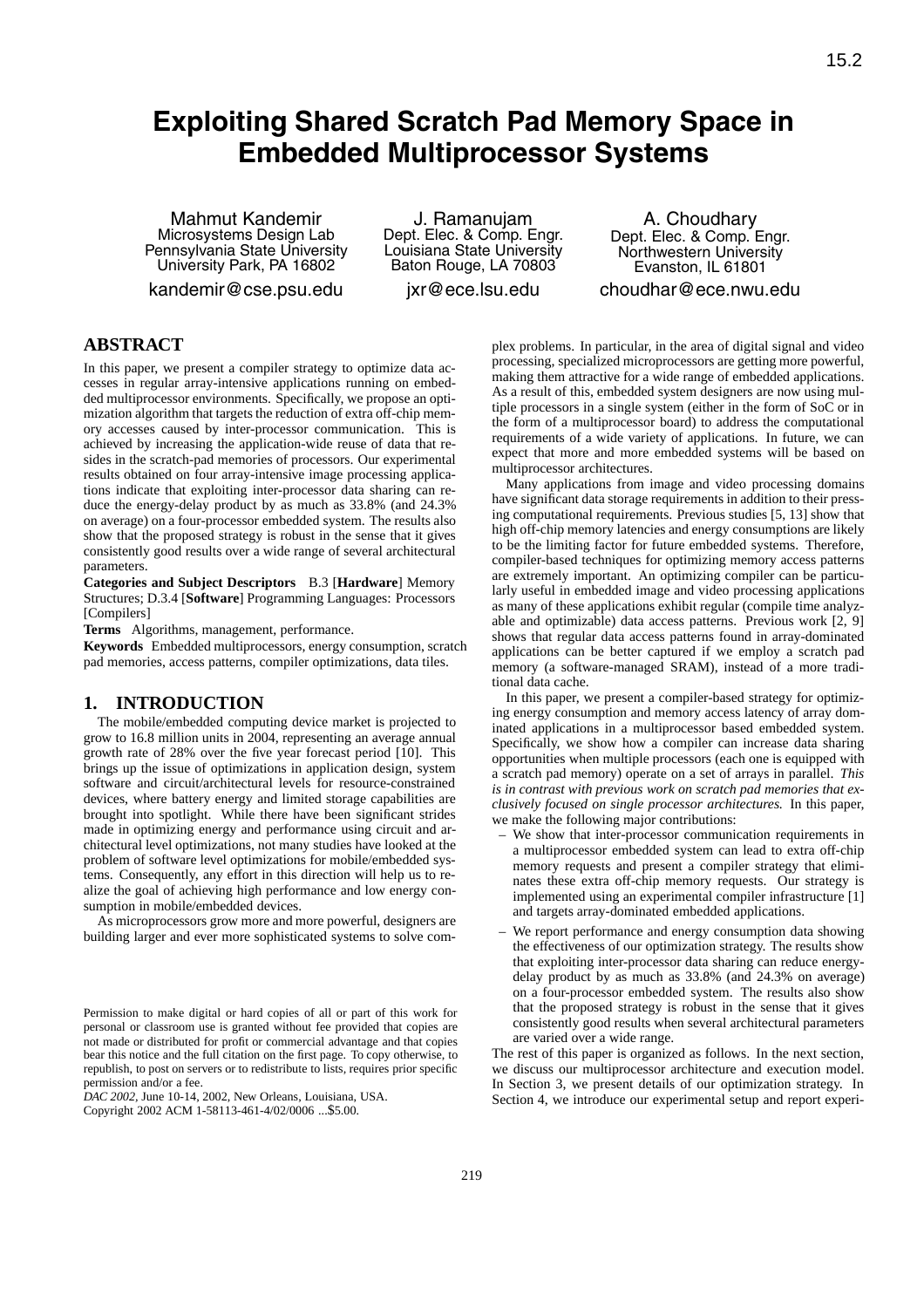

**Figure 1: A VS-SPM based system architecture.**

mental results. In Section 5, we offer our conclusions and give an outline of the planned future work on this topic.

#### **2. ARCHITECTURE, EXECUTION MODEL**

A scratch pad memory (SPM) is a fast SRAM that is managed by software (the application and/or compiler) [11, 9, 2, 14]. It can be used for optimizing both data and instruction accesses. In applications that exhibit regular data access patterns (which are compiletime analyzable and optimizable), an SPM can outperform a conventional data cache memory as software can lead to a better flow of data to/from SPM as compared to the conventional cache, whose management of the flow of data is at a fine-grain level (cache line granularity), controlled by hardware, and mostly independent of the application [9].

A *virtually shared scratch pad memory* (VS-SPM), on the other hand, is a shared SRAM space made up by individual SPMs of multiple processors. In this paper, we focus on a multiprocessor on-a-chip architecture, as shown in Figure 1. In this architecture, we have a system-on-a-chip (SoC) and an off-chip DRAM that can hold data as well as instructions. The SoC holds multiple processor cores (with their local SPMs), inter-processor communication/synchronization mechanism, clock circuitry, and some ASIC. The SPMs of individual processors make up a VS-SPM. Each processor has fast access to its own SPM as well as to SPMs of other processors. With respect to a specific processor, the SPMs of other processors are referred to as remote SPMs. Accessing remote SPMs is possible using fast on-chip communication links between processors. Accessing off-chip DRAM, however, is very costly in terms of both latency and energy. Since per access energy and latency of VS-SPM are much lower than the corresponding values of DRAM, it is important to make sure that as many data requests (made by processors) as possible are satisfied from the VS-SPM. Obviously, this can be achieved by maximizing the reuse of data in the VS-SPM. While an application programmer can achieve this by carefully chorographing data flow to/from VS-SPM, it is clear that this would be overwhelming for her/him. Instead, we show in this paper that automatic compiler support can achieve very good results by optimizing the reuse of data in the VS-SPM. It should be noted that each processor in the SoC can also contain an instruction cache and/or a loop cache. Their management, though, is orthogonal to the VS-SPM management.

An example system that is similar to the architecture considered in this paper is the VME/C6420 from Blue Wave Systems [3]. This system uses a 9-port crossbar on the board. Four of these ports connect to identical processors with their local SRAM modules, four to high-bandwidth I/O connections, and the ninth to an off-board memory. The ports on the crossbar enable high data movement rates (typically, 264 Mbytes/sec). Using crossbar links increases the net bandwidth provided by the system. Consequently, accessing local SRAM module and remote SRAM modules are much faster and much less energy consuming than accessing the off-chip DRAM. The local SRAM modules in Blue Wave correspond to lo-

cal SPMs in our system; consequently, the compilation techniques for both the systems should be very similar (despite the fact that one of these is board-based and the other is SoC based).

The execution model in a VS-SPM based architecture is as follows. The system takes as input a *loop-level* parallelized application. In this model, each loop nest is parallelized as much as possible. In processing a parallel loop, all processors in the system participate computation and each executes a subset of loop iterations. When the execution of a parallel loop has completed, the processors synchronize using a special construct called *barrier* before starting the next loop. The synchronization and communication between processors is maintained using fast on-chip communication links. Based on the parallelization strategy, each processor works on a portion of each array in the code. Since its local SPM space is typically much smaller than the portion of the array it is currently operating on, it divides its portion into chunks (called *data tiles*) and operates on one chunk at a time. When a data tile has been used, it is either discarded or written back into off-chip memory (if modified).

In order to improve the reuse of data in the VS-SPM, one can consider *intra-processor data reuse* and *inter-processor data reuse.* Intra-processor data reuse corresponds to optimizing data reuse when considering the access pattern of each processor in isolation. Previous work presented in [11] and [9] addresses this problem. It should be noted, however, that exploiting intra-processor reuse only may not be very effective in a VS-SPM based environment. This is because intra-processor data reuse has a local (*processor-centric*) perspective and does not take inter-processor data sharing effects into account. Such effects are particularly important in applications where data regions touched by different processors overlap. This is very common in many array-intensive image processing applications. Inter-processor data reuse, on the other hand, focuses on the problem of optimizing data accesses considering access patterns of all processors in the system. In other words, it has an *applicationcentric* view of data accesses.

In order to see the difference between application-centric and processor-centric views, let us consider the code fragment in Figure 2 which performs Jacobi iteration over two  $N \times N$  square arrays  $U_1$  and  $U_2$ . In this code fragment,  $f(.)$  is a linear function and *par f or* indicates a parallel for-loop whose iterations are to be distributed (evenly) across processors available in the system. Note that since this loop does not have any data dependences, both the for-loops are parallel. Since our approach works on an already parallelized program, we do not concern ourselves with the question of how the code has been parallelized (i.e., by application programmer or by an optimizing compiler). Assuming that we have four processors  $(P_1, P_2, P_3, \text{ and } P_4)$  as shown in Figure 1, the portion of array  $U_2$  accessed by each processor is shown in Figure 3(b). Each processor is responsible from updating an  $(N/2) \times (N/2)$  sub-array of  $U_2$ . The portions accessed by processor 1 from array  $U_1$  are shown in Figure 3(a). This portion is very similar (in shape) to its portion from array *U*<sup>2</sup> except that it also includes some elements *shared* (accessed) by other processors. In the remainder of this paper, such elements are called *non-local elements* (or border elements). Assuming that the arrays  $U_1$  and  $U_2$  initially reside in off-chip DRAM, each processor brings a data tile of its *U*<sup>1</sup> sub-array and a data tile of its *U*<sup>2</sup> sub-array from DRAM to VS-SPM, updates the corresponding elements, and stores the  $U_2$  data tile back in the DRAM. Figure 3(c) shows seven data tiles (from  $U_2$ ) that belong to processor 4. This processor accesses these tiles starting from tile 1 and ending with tile 7.

Let us first see how each processor can make effective use of its local SPM space (processor-centric optimization). We focus on processor 1, but our discussion applies to any processor. Processor 1 first brings a data tile from  $U_2$  and a data tile from  $U_1$  from offchip memory to its SPM. After computing the new values for its *U*<sup>2</sup> data tile, it stores this data tile back in off-chip memory and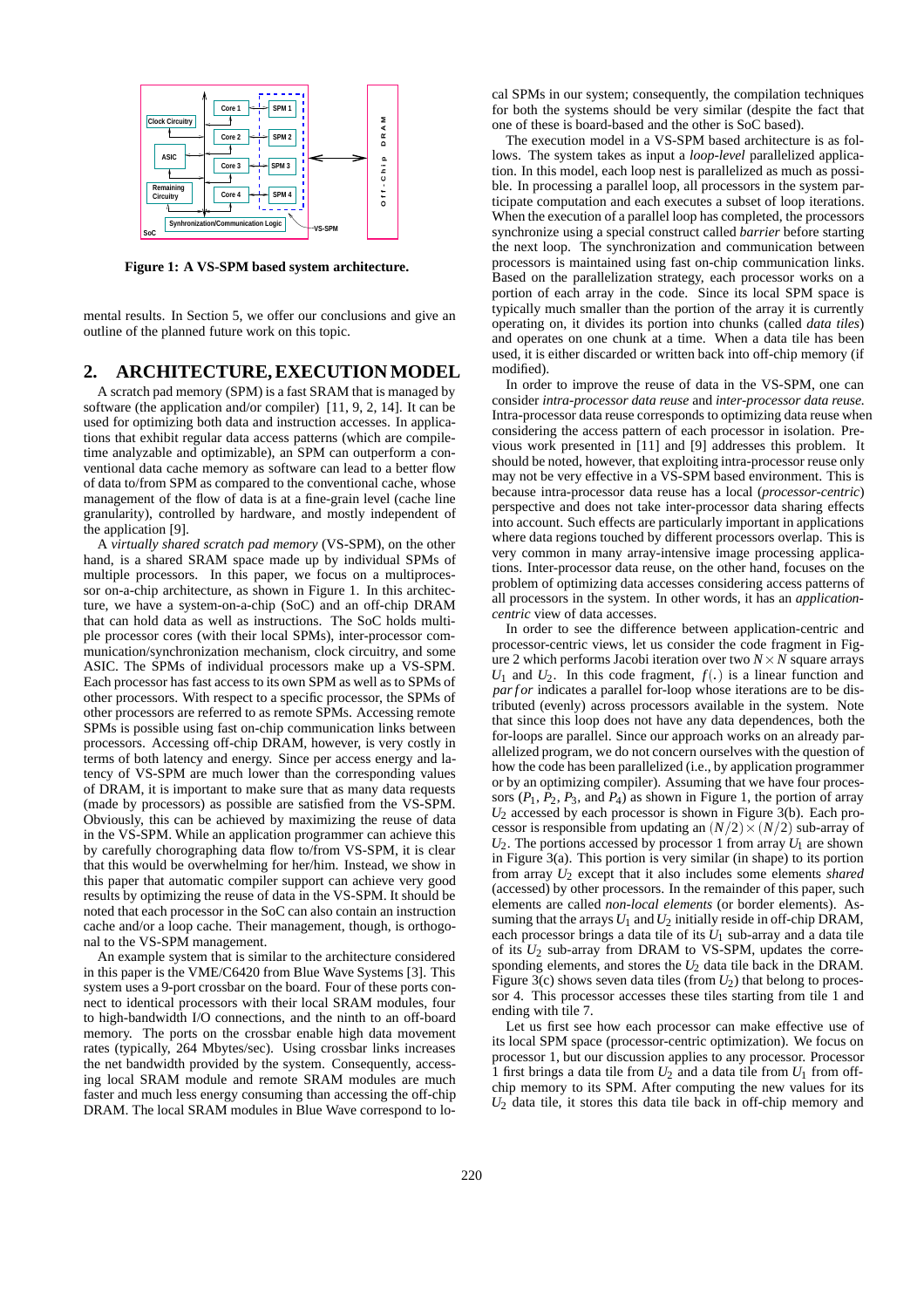| $partor$ (i=2; i <= N-1; i++)                                  |  |
|----------------------------------------------------------------|--|
| parfor $(j=2; j \le N-1; j++)$                                 |  |
| $U2[i][j]$ += $f(U1[i][j-1]+U1[i-1][j]+U1[i][j+1]+U1[i+1][j])$ |  |

#### **Figure 2: Jacobi iteration.**

proceeds by bringing new data tiles from  $U_1$  and  $U_2$ . However, to exploit reuse, it keeps the last row of the previous  $U_1$  data tile in SPM. This is because this row is also needed when computing the elements of the new  $U_2$  tile. This optimization is referred to as local buffering or processor-centric data reuse.

While such a tiling strategy makes effective use of the SPM space as far as intra-processor reuse is concerned, it fails to capture interprocessor data reuse. Let us consider how our four processors execute this nest in parallel. Figure 3(d) illustrates the scenario where four processors are working on their first data tiles from array *U*<sup>1</sup> (assuming row-block data tiles). Let us focus on processor 3; similar discussion applies to other processors as well. This processor, while working on its first data tile, needs data from processors 1, 2, and 4. More specifically, it needs an entire row from processor 1 (that is, the last row of processor 1's last tile), a single element from processor 2, and two elements from processor 4. These non-local elements are also shown in Figure 3(d). It should be noted that processor 4 can supply these elements immediately from its local SPM. This is because these two array elements are part of the data tile it is currently working on. However, processors 1 and 2 need to perform off-chip memory accesses for the data required by processor 3 as these data are not currently in their local SPMs. Obviously, these *extra off-chip memory requests* (that is, memory requests performed due to inter-processor communication requirements only) will be very costly. A similar scenario occurs when we consider a different data tile shape. Figure 3(e) shows processor access patterns (to array  $U_1$ ) when a square data tile is used. It also shows the non-local elements required by processor 4 when it is operating on its first data tile. We can easily see that none of these elements are in any SPM (as other processors are also working on their first data tiles). Consequently, in order for processor 4 to complete its computation on its first tile, other processors need to perform extra off-chip memory accesses. It should also be noted that it is not a good idea to try to bring the non-local elements to the local SPM and keep them there until they are requested by other processors. This is because such a strategy would lead to keeping data in the SPM without much reuse and decrease overall SPM space utilization.

However, since the code fragment in Figure 2 does not exhibit any data dependence, the processors do not have to stick to the same tile processing order; that is, they do not have to process their data tiles in the same order. In particular, they can bring (and process) their data tiles in such a way that whenever one processor needs a non-local array element (to perform some computation), the needed data can be found in some remote SPM. If this can be achieved for all non-local accesses, we can eliminate all the extra off-chip memory accesses due to inter-processor communication. Figures 3(f) and (g) show how extra off-chip memory requests can be eliminated when row-block and square data tiles are used, respectively. Note that in these scenarios each processor has a different tile access pattern. The following section present an automatic compiler-directed tile processing strategy to achieve this and Section 4 measures potential benefits of doing so.

#### **3. COMPILER SUPPORT**

There are at least two sub-problems in compiling array-dominated applications for a VS-SPM based environment:

– *Data Tile Shape/Size Selection:* The first step in compilation is to determine the shape and sizes of data tiles. The impor-



**Figure 3: (a-b) Local array portions of processors for the arrays accessed in Figure 2. (c) Data tiles to be processed by a processor. (d-g) Different tile access patterns.**

tant parameters in this process are the available SPM space and data access pattern of the application. While this problem is important, it is beyond the scope of this paper. In this paper, we assume rectilinear tile shapes and that all processors have the same SPM capacity and operate with identical data tiles (whose size is determined by the local SPM size).

– *Tile Access Pattern Detection:* In this step, which we also call *scheduling,* given a data tile shape/size, we want to determine a data tile access pattern (for all processors) such that extra offchip memory accesses (due to inter-processor communication) are eliminated. In the rest of this section, we present a compiler technique that addresses this problem.

The degree of freedom [4] of a given data tile indicates the its movement capability on data space. For instance, the degree of freedom for the data tile given in Figure 3(d) is one as it can move only in one direction (in vertical direction), whereas the degree of freedom for the data tile shown in Figure 3(e) is two as it can move in both horizontal and vertical directions.

We define a *tile access pattern matrix* (*scheduling matrix*), denoted  $H$ , which determines the order in which the data tiles are accessed. The dimensions of a scheduling matrix are decided based on the degree of freedom. Let us focus on two-dimensional arrays; our results extend to higher-dimensional arrays as well. In the two-dimensional case, if the degree of freedom is one, the scheduling matrix is  $2 \times 1$ ; if the degree of freedom is two, the scheduling matrix is  $2 \times 2$ . For nested loops that do not contain flowdependences, the tile access patterns and their corresponding scheduling matrices for a degree of freedom of 1 and 2 are given in Figures 4(a) and (b), respectively. Each column of *H* corresponds to an axis and the value of the vector in a column denotes the direction of the access along the corresponding axis. In addition to the elements of each column, the ordering of the columns of *H* is extremely important. The first column denotesAs an example,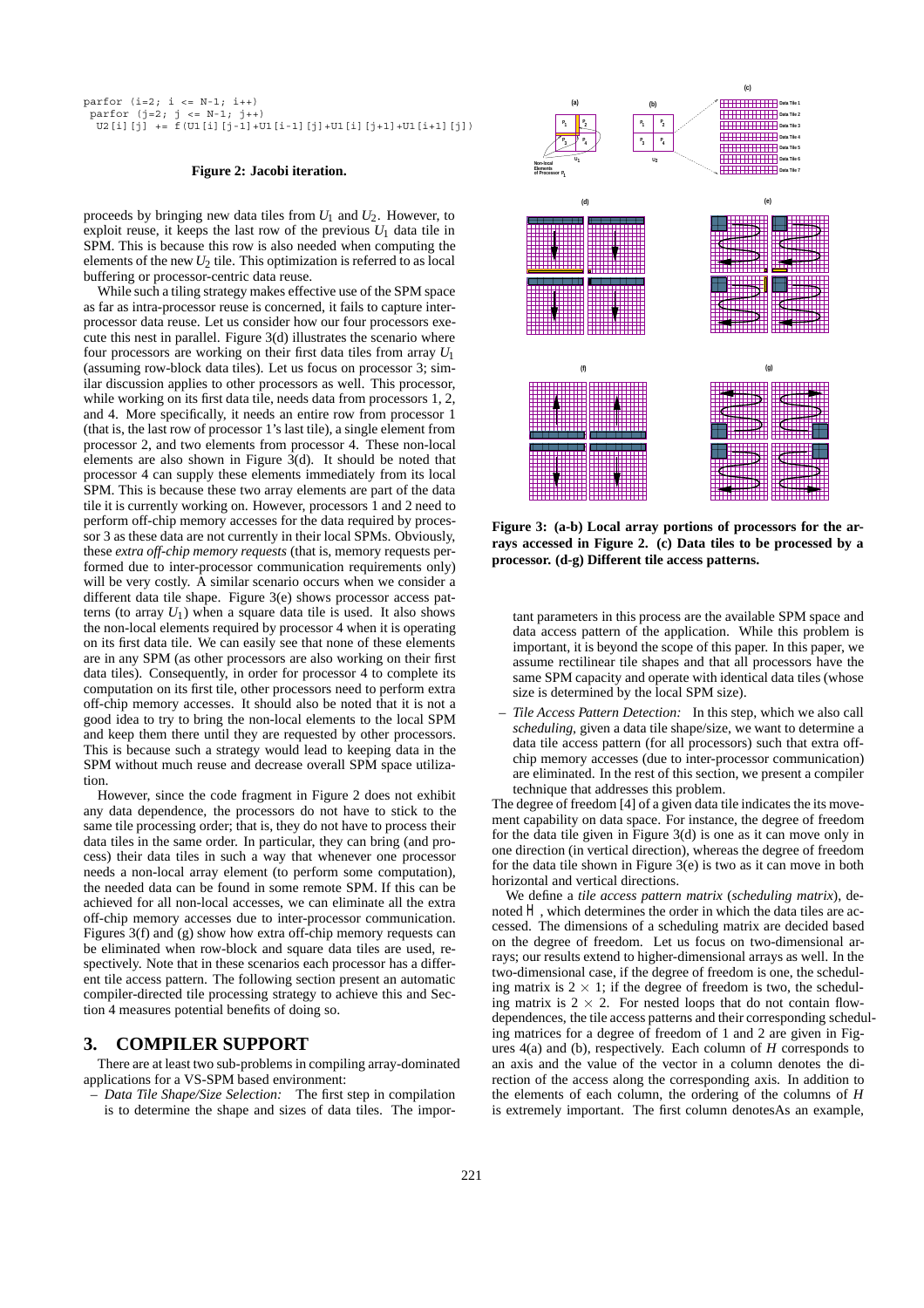

**Figure 4: Tile access patterns and scheduling matrices for twodimensional arrays accessed in a nested loop.**

the matrix  $H = \begin{pmatrix} 1 & 0 \\ 0 & -1 \end{pmatrix}$  corresponds to positive direction of movement (at the beginning of the pattern) in the x-axis and negative direction of movement in the y-axis.

We also define *direction vectors* for each processor with respect to its neighbors. For example, the direction vector of processor 1 with respect to processor 4 (see Figure 3(a)) is:  $\vec{v}_{1,4} = \begin{pmatrix} 1 \\ -1 \end{pmatrix}$ . ces

The direction vector of processor *i* with respect to processor  $\hat{j}$  is denoted  $\vec{v}_{i,j}$ . Essentially, this is a vector whose elements indicate the signs (positive denoted by  $+1$ , negative denoted by  $-1$  and zero by 0) of the vector distance from the co-ordinates of processor *i* to the co-ordinates of processor *j*.

The objective of our tile access pattern strategy should be minimizing the extra off-chip memory accesses. This can be achieved by making sure that whenever a processor needs a non-local array element, some other processor can supply it from its SPM. To achieve this, our scheduling strategy uses the following result (proof omitted for lack of space):

**Lemma 1.** Consider two processors *i* and *j* with their scheduling matrices  $H_i$  and  $H_j$ , respectively. Schedules denoted by these matrices eliminate extra off-chip memory accesses (when considering only these two processors) if and only if they satisfy the following equality called the *scheduling equality*:  $H_i^T \vec{v}_{i,j} = H_j^T \vec{v}_{j,i}$ .

Our scheduling algorithm consists of three steps:

- (1) Assign a *symbolic* scheduling matrix to each processor. The rank of the scheduling matrix will be equal to the degree of freedom of data tiles.
- (2) Construct scheduling equalities for each processor pair using direction vectors and scheduling matrices. These equalities collectively represent the constraints that need to be satisfied for eliminating all extra DRAM accesses due to inter-processor communication.
- (3) Initialize the scheduling matrix of a processor with an arbitrary schedule (e.g., using one of the matrices in Figures 4(a) or (b)) and compute the corresponding scheduling matrices (tile access patterns) of the remaining processors by solving the scheduling equalities.

As an example application of this algorithm, consider the nest in Figure 2 assuming four processors and a degree of freedom of 2 (Figure 3(e)). In the first step, we assign symbolic scheduling matrices for processors. Let  $H_i = \begin{pmatrix} h^i_{1,1} & h^i_{1,2} \\ h^i_{2,1} & h^i_{2,2} \end{pmatrix}$  be the scheduling matrix for processor *i*. In the second step of our scheduling algorithm, we compute scheduling equalities. For example, scheduling equalities for processor 2 are:

$$
\begin{pmatrix}\nh^2_{1,1} & h^2_{2,1} \\
h^2_{1,2} & h^2_{2,2}\n\end{pmatrix}\n\begin{pmatrix}\n-1 \\
-1\n\end{pmatrix} =\n\begin{pmatrix}\nh^3_{1,1} & h^3_{2,1} \\
h^3_{1,2} & h^3_{2,2}\n\end{pmatrix}\n\begin{pmatrix}\n1 \\
1\n\end{pmatrix}
$$
\n
$$
\begin{pmatrix}\nh^2_{1,1} & h^2_{2,1} \\
h^2_{1,2} & h^2_{2,2}\n\end{pmatrix}\n\begin{pmatrix}\n0 \\
-1\n\end{pmatrix} =\n\begin{pmatrix}\nh^4_{1,1} & h^4_{2,1} \\
h^4_{1,2} & h^4_{2,2}\n\end{pmatrix}\n\begin{pmatrix}\n0 \\
1\n\end{pmatrix}
$$
\n
$$
\begin{pmatrix}\nh^2_{1,1} & h^2_{2,1} \\
h^2_{1,2} & h^2_{2,2}\n\end{pmatrix}\n\begin{pmatrix}\n-1 \\
0\n\end{pmatrix} =\n\begin{pmatrix}\nh^1_{1,1} & h^1_{2,1} \\
h^1_{1,2} & h^1_{2,2}\n\end{pmatrix}\n\begin{pmatrix}\n1 \\
0\n\end{pmatrix}
$$

Equalities for other processors are constructed in a similar fashion. In the last step, we determine individual scheduling matrices. To do so, we initialize the scheduling matrix of a processor to a schedule and find the scheduling matrices of the remaining processors.

For example, if we set:  $H_1 = \begin{pmatrix} h_{1,1}^1 & h_{1,2}^1 \\ h_{2,1}^1 & h_{2,2}^1 \end{pmatrix} = \begin{pmatrix} 1 & 0 \\ 0 & 1 \end{pmatrix}$ , we  ${\rm find}\,\,H_{2}=\left(\begin{array}{cc} -1 & 0 \cr 0 & 1 \end{array}\right); H_{3}=\left(\begin{array}{cc} 1 & 0 \cr 0 & -1 \end{array}\right); H_{4}=\left(\begin{array}{cc} -1 & 0 \cr 0 & -1 \end{array}\right).$ These scheduling matrices give us the tile access patterns shown in Figure 3(g). Note that these access patterns do not incur any extra off-chip memory accesses originating from inter-processor communication.

The scheduling algorithm for a nested loop that may contain flow-dependences is the same as that of a loop that does not contain any flow-dependences except that the scheduling matrix selected should respect all data dependences. Particularly, when flowdependences [15] are involved, we cannot have snake-like tile access patterns shown in Figure 4(b). Instead, for the cases with a degree of freedom of 2, we can employ the tile access patterns and the associated scheduling matrices shown in Figure 4(c). The numbers attached to arrows in this figure indicate the order of accesses. Our approach has two steps. First, we run only the first two steps of the algorithm given for the non-flow dependence case, and obtain all scheduling equalities. Then, instead of just initializing one of the scheduling matrix to an arbitrary form and determining the others (as in the previous case), we try all possible scheduling matrices for one of the processors and, for each case, we determine the corresponding scheduling matrices for other processors. In other words, instead of just one solution, we come up with multiple solutions. Among these solutions, we select the one (if any) that does not violate any data dependences. In case we have no such a matrix, we employ a default scheduling scheme that does not break any dependences. Obviously, the default strategy will not necessarily eliminate extra DRAM accesses.

As an example, let us consider the successive-over-relaxation (SOR) loop shown in Figure 5. In this code fragment, if we ap-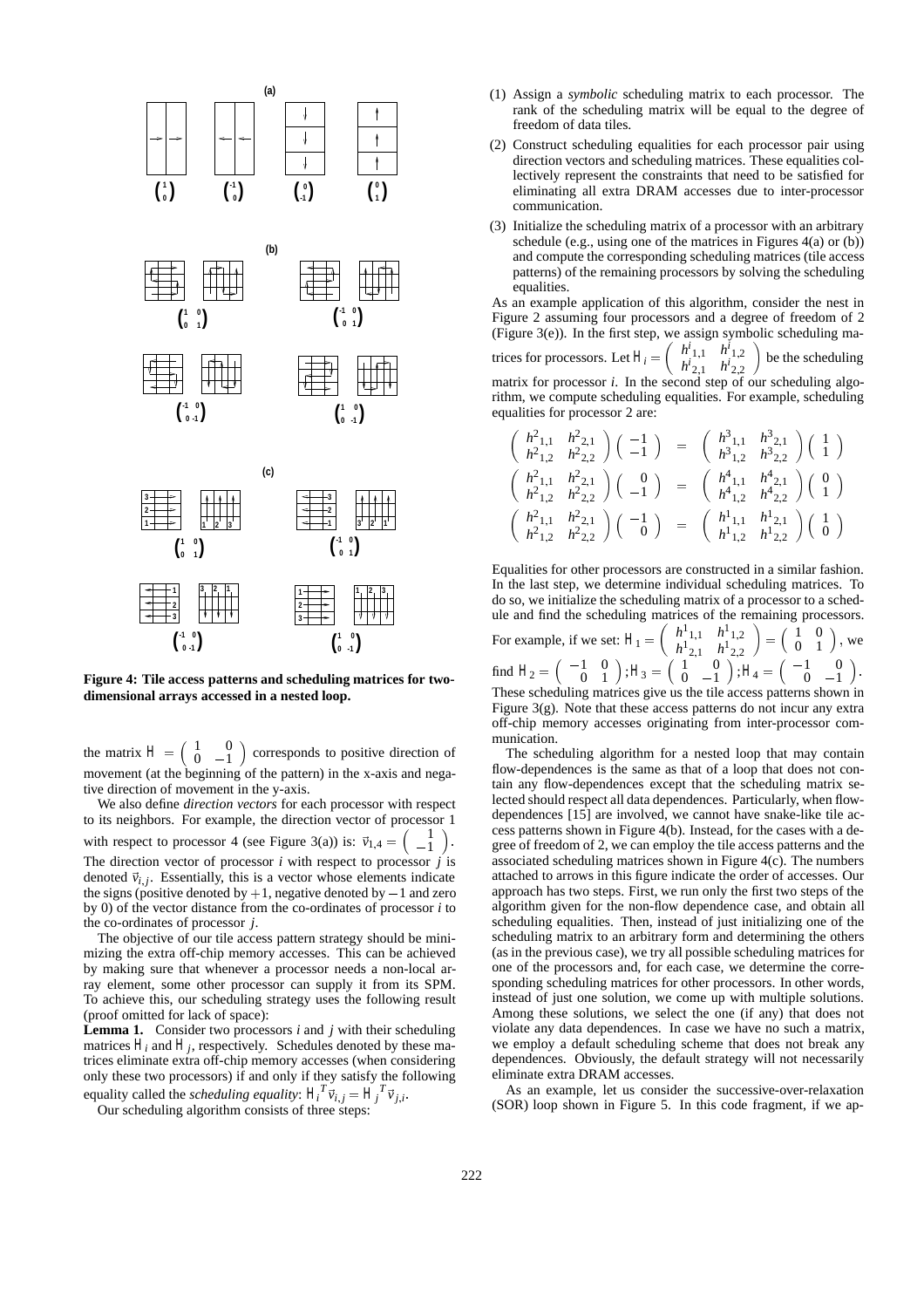





**Figure 6: Illegal (a) and legal (b) access patterns for the code fragment in Figure 5.**

ply our three-step strategy, one possible schedule would have the following scheduling matrices (assuming four processors):  $H_1$  =  $\begin{pmatrix} 1 & 0 \\ 0 & 1 \end{pmatrix}$ ;  $H_2 = \begin{pmatrix} -1 & 0 \\ 0 & 1 \end{pmatrix}$ ;  $H_3 = \begin{pmatrix} 1 & 0 \\ 0 & -1 \end{pmatrix}$ ;  $H_4 = \begin{pmatrix} -1 & 0 \\ 0 & -1 \end{pmatrix}$ . purpose This is shown in Figure 6(a). Since the schedules for processors 2 and 4 violate data dependences, they are not acceptable. Another schedule has these scheduling matrices:  $H_1 = \begin{pmatrix} -1 & 0 \\ 0 & 1 \end{pmatrix}$ ;  $H_2 = \begin{pmatrix} 4 & \text{cycle} \\ \text{for each} \end{pmatrix}$  $\begin{pmatrix} 1 & 0 \\ 0 & 1 \end{pmatrix}$ ;  $H_3 = \begin{pmatrix} -1 & 0 \\ 0 & -1 \end{pmatrix}$ ;  $H_4 = \begin{pmatrix} 1 & 0 \\ 0 & -1 \end{pmatrix}$ . The tile access pattern corresponding to this schedule is given in Figure 6(b). We note that this is a legal schedule. In should be noted however that in the case of flow-dependences, it may not always be possible to eliminate all extra off-chip memory accesses.

## **4. EXPERIMENTS**

#### **4.1 Experimental Setup**

Our experimental setup consists of a compiler environment and an in-house simulator. Our optimization algorithm is implemented using the SUIF (Stanford University Intermediate Format) experimental compiler infrastructure [1]. SUIF consists of a small, clearly documented kernel and a toolkit of compiler passes built on top of the kernel. The kernel defines the intermediate representation, provides functions to access and manipulate the intermediate representation, and structures the interface between compiler passes. The toolkit currently includes C and Fortran front-ends, a loop-level parallelism and locality optimizer, an optimizing MIPS back-end, a set of compiler development tools, and support for instructional use. The output of SUIF is a C code which can be compiled using the native compiler of the platform in question.

To test the effectiveness of our strategy, we used four arraydominated applications (written in C) from the image processing domain: 3D, dfe, splat, and wave. 3D is an image-based modeling application that simplifies the task of building 3D models and scenes. dfe is a digital image filtering and enhancement code. splat is a volume rendering application which is used in multi-resolution volume visualization through hierarchical wavelet splatting. It is used primarily in the area of morphological image processing. And finally, wave is a wavelet compression code that targets specifically medical applications. This code has a characteristic that it can reduce image data to an extremely small fraction of its original size without compromising image quality significantly. These C programs are written so that they can operate on images of different sizes. The total input sizes used in our experiments



**Figure 7: % savings in energy-delay product (base configuration).**

were 305KB, 286KB, 635KB and 628KB for 3D, dfe, splat and wave, respectively.

: each core with an access latency of 2 cycles. We also simulate Our simulator takes a parallel code written in C as input and simulates a multiprocessor architecture. Each simulated processor is a 100MHz MIPS 4Kp core with a five-stage pipeline that supports four execution units (integer, multiply-divide, branch control, and processor control). Each core has thirty-two, 32-bit generalpurpose registers. We assume a local SPM (SRAM) attached to inter-processor communication. To test the robustness of strategy, we experimented with different remote SPM access latencies (from 4 cycles to 16 cycles). We also assumed an extra 1 cycle latency for each inter-processor synchronization operation. The simulated off-chip DRAM is 4MB with an access latency of 80 cycles. The simulator outputs the number of accesses to each SPM, number off off-chip accesses, number and volume of inter-processor communications, and overall execution time of the application. To parallelize the applications, we adopted an aggressive strategy in which all the loops in a given nest (except the innermost one) are parallelized (provided that data dependences allow that). The energy model used for SPMs is very similar to that of a cache memory [12] except that it assumes full associativity and does not consider a tag array. The energy model used by our simulator for interconnects is transition-sensitive and is very similar to that presented in [16]. Since we focus only on data memory performance and energy, we do not report data on instruction accesses and datapath activity. In computing the executing cycles, however, all the cycles spent in datapath (including the stall cycles) are accounted for.

#### **4.2 Results**

Due to space concerns, we present data for only energy-delay product. Energy-delay product is a suitable metric that allows us to evaluate the impact of an optimization on both energy and performance (execution cycles) [6, 8]. In our context, the energy component of the energy-delay product corresponds to the memory system energy due to data accesses. This includes the energy consumed in SPMs, interconnect between processors, off-chip DRAM accesses, and in the interconnect between SoC and off-chip DRAM. The delay is the overall parallel execution time of the application. In our experiments, we compare two different versions of each benchmark. The first version is the code with only local SPM optimizations; it does *not* try to eliminate extra DRAM accesses due to inte-processor communication. The second version is the result of our VS-SPM based optimization strategy. All results presented in this subsection are *percentage improvements* brought by the second version over the first version.

Figure 7 gives the energy-delay product improvements for our base configuration with different values of remote SPM access latency. In the base configuration, the access latencies for local SPM and off-chip DRAM are 2 and 80 cycles, respectively. Also, the